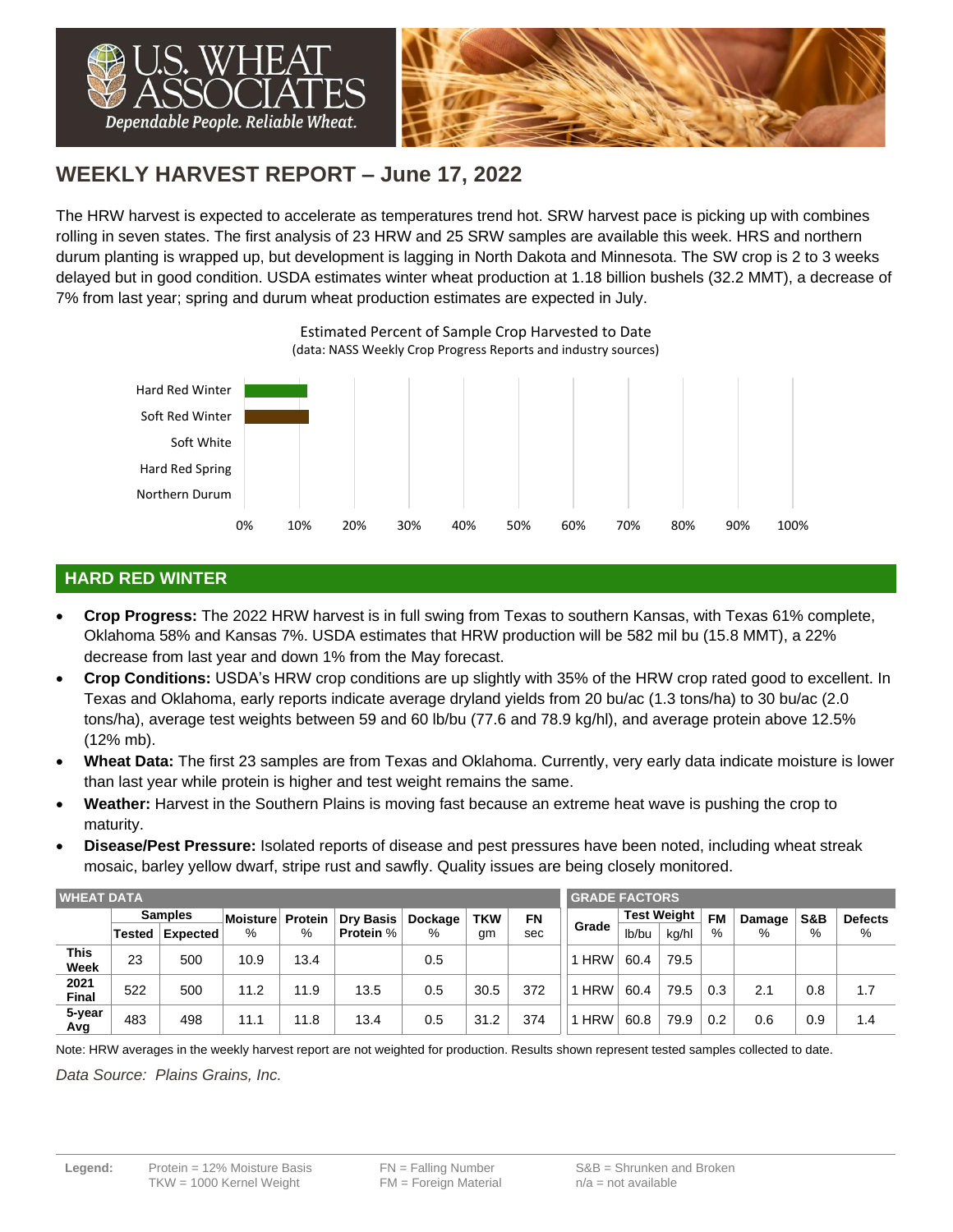## **SOFT RED WINTER**

- **Crop Progress:** The SRW harvest is well underway from Alabama to North Carolina. Harvest is expected to begin in Maryland this weekend and in Kentucky and Indiana next week. Recent wind and heavy rain will likely delay the Ohio harvest. USDA estimates that SRW production will be 358 mil bu (9.7 MMT), a 1% decrease from last year but up 1% from the May forecast.
- **Crop Conditions:** USDA crop conditions ratings are holding steady, ranging from 61% good to excellent in Virginia to 91% in Maryland, with an overall average of 75% good to excellent.
- **Wheat Data:** Very early data from the first samples taken from North Carolina are available this week. Testing is underway with samples from Alabama and Arkansas; the first samples from Missouri are expected next week.
- **Weather:** Much of the growing region experienced widespread storms with heavy rain, damaging winds, humidity, and hot temperatures. There is a chance of severe storms through the weekend.

| <b>WHEAT DATA</b>    |                |          |          |         |                  |         |            |     |       | <b>GRADE FACTORS</b> |       |           |        |     |                |  |  |
|----------------------|----------------|----------|----------|---------|------------------|---------|------------|-----|-------|----------------------|-------|-----------|--------|-----|----------------|--|--|
|                      | <b>Samples</b> |          | Moisture | Protein | Dry Basis        | Dockage | <b>TKW</b> | FN  |       | <b>Test Weight</b>   |       | <b>FM</b> | Damage | S&B | <b>Defects</b> |  |  |
|                      | Tested         | Expected | %        | %       | <b>Protein %</b> | %       | gm         | sec | Grade | lb/bu                | kg/hl | %         | %      | %   | %              |  |  |
| This<br>Week         | 25             | 300      | 12.3     | 10.5    | 12.0             | 0.3     | 33.3       | 347 | 2 SRW | 59.0                 | 77.6  | 0.3       | 0.7    | 0.6 | 1.6            |  |  |
| 2021<br><b>Final</b> | 263            | 300      | 13.6     | 9.3     | 10.5             | 0.3     | 34.4       | 297 | 2 SRW | 59.7                 | 78.6  | 0.1       | 0.3    | 0.5 | 0.9            |  |  |
| 5-year<br>Avg        | 250            | 294      | 13.3     | 9.5     | 10.8             | 0.4     | 32.8       | 309 | 2 SRW | 58.9                 | 77.5  | 0.1       | 0.5    | 0.6 | 1.2            |  |  |

Note: SRW averages in the weekly harvest report are simple averages of all samples tested and have not been weighted by the estimated production for each of the 18 reporting areas.

*Data Source: Great Plains Analytical Laboratory*

#### **SOFT WHITE**

- **Crop Progress:** The PNW SW winter crop is now 52% headed and the spring crop is 6%. State representatives note that the crop is 2-3 weeks behind normal. USDA estimates SW winter production at 226 mil bu (6.2 MMT), a 54% increase from last year; the SW spring estimate is expected in July.
- **Crop Conditions:** Latest NASS report rates the winter crop at 76% good to excellent in Washington, 74% in Idaho and 67% in Oregon. Spring crop ratings are 79% good to excellent in Idaho, 56% in Oregon and 81% in Washington.
- **Weather:** Recent precipitation continues to boost topsoil moisture, but the cool, wet weather has slowed crop development.
- **Disease/Pest Pressure:** With continued precipitation, producers are managing the crop to prevent stripe rust.

| <b>WHEAT DATA</b> |                |          |          |                |                  |         |            |     | <b>GRADE FACTORS</b> |                    |       |           |        |     |                |  |  |
|-------------------|----------------|----------|----------|----------------|------------------|---------|------------|-----|----------------------|--------------------|-------|-----------|--------|-----|----------------|--|--|
|                   | <b>Samples</b> |          | Moisture | <b>Protein</b> | <b>Dry Basis</b> | Dockage | <b>TKW</b> | FN  |                      | <b>Test Weight</b> |       | <b>FM</b> | Damage | S&B | <b>Defects</b> |  |  |
|                   | Tested         | Expected | %        | %              | <b>Protein %</b> | %       | gm         | sec | Grade                | lb/bu              | kg/hl | %         | %      | %   | %              |  |  |
| 2021<br>Final     | 375            | 390      | 8.8      | 11.3           | 12.3             | 0.5     | 29         | 344 | 2 SW                 | 59.3               | 77.9  |           | 0.1    |     | 1.1            |  |  |
| 5-year<br>Avg     | 438            | 392      | 9.1      | 10.0           | 11.3             | 0.5     | 34.6       | 327 | <b>SW</b>            | 61.1               | 80.3  | 0.0       | 0.1    | 0.6 | 0.7            |  |  |

Note: SW averages in the weekly harvest report are weighted for production. Results shown represent tested samples collected to date.

*Data Source: Wheat Marketing Center*

#### **HARD RED SPRING**

- **Crop Progress:** After a challenging spring, HRS planting is all but complete with producers seeding the last fields in North Dakota and Minnesota. The U.S. HRS crop is now 96% planted and 78% emerged.
- **Crop Conditions:** According to USDA, 49% of the U.S. crop is rated in good to excellent condition. Crop condition ratings range from 15% good to excellent in Montana to 67% in North Dakota. With the delayed planting in North Dakota and Minnesota, late planted field conditions will be a concern as temperatures trend hot.
- **Weather:** Record-breaking temperatures are forecast, pushing crop development.